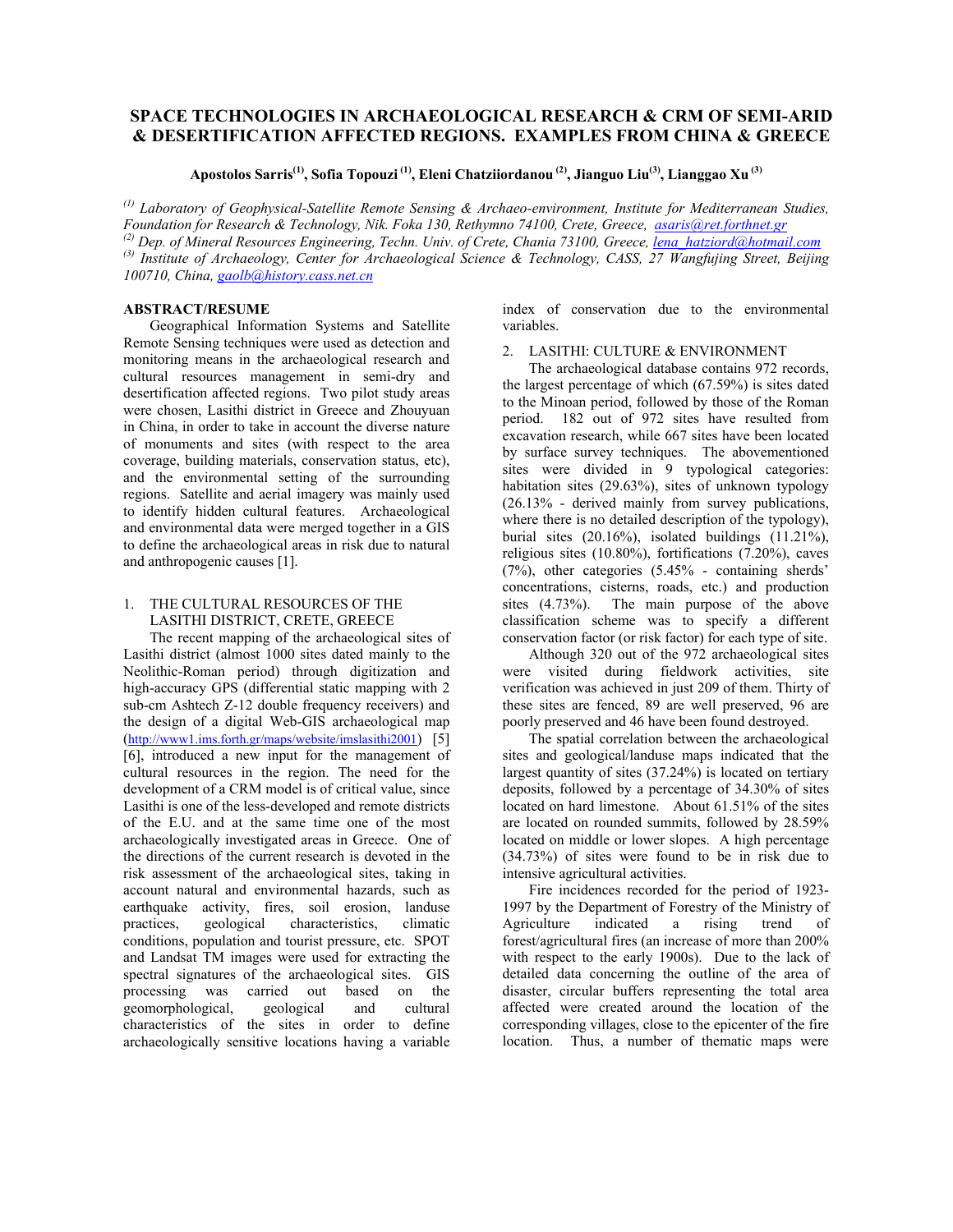created indicating the size of the burned areas and the number of fires per modern settlement (fire frequency).

Thematic maps regarding the mean and mean maximum temperature, the mean relative humidity, and the mean and mean maximum rainfall levels, on a yearly basis, were created based on the archives of the National Meteorological Service of Greece. Climatic data have been collected by 12 meteorological stations located all over Crete for the period of 1931 up to 2000. Data were averaged per decade period and mapped through krigging interpolation processes to show the trends that exist throughout the island. Among other results, data clearly indicate the decrease of the rainfall levels and the corresponding increase of the mean temperature, which are critical factors in the desertification process (Fig. 1).



Fig. 1. Total rainfall levels for different decades (1951-2000)*.* 

Historical data concerning the earthquake activity before 1950 were collected by  $[2]$  &  $[3]$ . Data include the date, epicentre and magnitude of earthquakes before the 1950's. Data for earthquakes after 1950 were obtained by the web site of the Institute of Geodynamics of the National Observatory of Athens (http://www.gein.noa.gr/services/cat.html).

Only earthquakes with magnitudes larger or equal to 4.5 R were included in the database, in order to emphasize the macro-scale effects. The geographic coordinates of their epicenter (latitude, longitude) were transformed into Easting and Northing of the Greek Geodetic Reference System 1987 (EGSA'87). Earthquakes were classified in 8 main categories, based on their magnitude (4.5 - 4.9 R, 5 - 5.4 R, 5.5 - 5.9 R, 6 - 6.4 R, 6.5 - 6.9 R, 7 - 7.4 R, 7.5 - 7.9 R and >7.9 R). A simplified model showing the areas affected by the earthquakes was created by constructing circular buffers of different radii for each category of magnitude. For example, 3 buffer zones, 5km in width (a total of 15km from the earthquake's epicenter) were created for earthquakes of magnitude 4.5-4.9R. Buffer zones helped to distinguish the specific earthquakes that affected the archaeological sites at Lasithi. Examination of the  $1<sup>st</sup>$  buffer zone (buffer zone A or high-risk area) around each epicenter indicated that

76,67 % of the sites fall within the high-risk zone. Buffer regions were also spatially joined with the location of the archaeological sites, in order to examine the type of sites mostly affected by the earthquake activity in the last century.

For a better refinement of the above-simplified model and the enhancement of the seismic risk analysis, the strong ground motion parameters (such as peak ground acceleration, velocity and displacement – PGA, PGV & PGD) were calculated based on the empirical attenuation relations of [4]. According to the specific relations, PGA is a function of the moment magnitude  $(M_w)$ , the epicentral distance  $(R)$  and the ground conditions (S). For our purpose, PGA was calculated for 4 epicentral distances (R=5 km, 10 km, 50 km and 100 km), taking in account shallow depth earthquakes (0<h<60km) of the mainland of Crete and the UBC [7] ground classification scheme (3 classes B, C and D with corresponding S values of 0, 1 and 2) (Fig. 2).



Fig. 2. Surface distribution of PGA for shallow earthquakes*.* 

Finally, the proximity of the archaeological sites to modern topographical features was examined through the creation of buffer zones of different width along the main and secondary road network, the coastline, the modern villages, the certain and possible fault lines, etc.

## 3. ARCHAEOLOGICAL RISK ASSESSMENT. NATURAL & ANTHROPOGENIC FACTORS.

 Modelling of the archaeological risk areas was performed through the use of simple Boolean operations and weighted procedures. The available data were classified in different groups, each defining a specific parameter of "risk", such as anthropogenic, erosional, seismic, etc. Data were statistically analysed and weights of influence were defined for each parameter and group of variables, depending their contribution in the archaeological risk. For example, soil erosion was defined based on the slope, land use, parent material, soil depth, rainfall levels, proximity to the coastline and water reservoirs, etc. Weights of influence were based on various tests and the outcome of each process was always analysed with respect to the actual data, namely, the observed preservation status of each site, especially those falling in the highrisk category. Further research is under progress in an effort to include as many parameters as possible in an effort to refine the risk-zone definition model and depart from the simplistic approach of other similar studies (Fig. 3).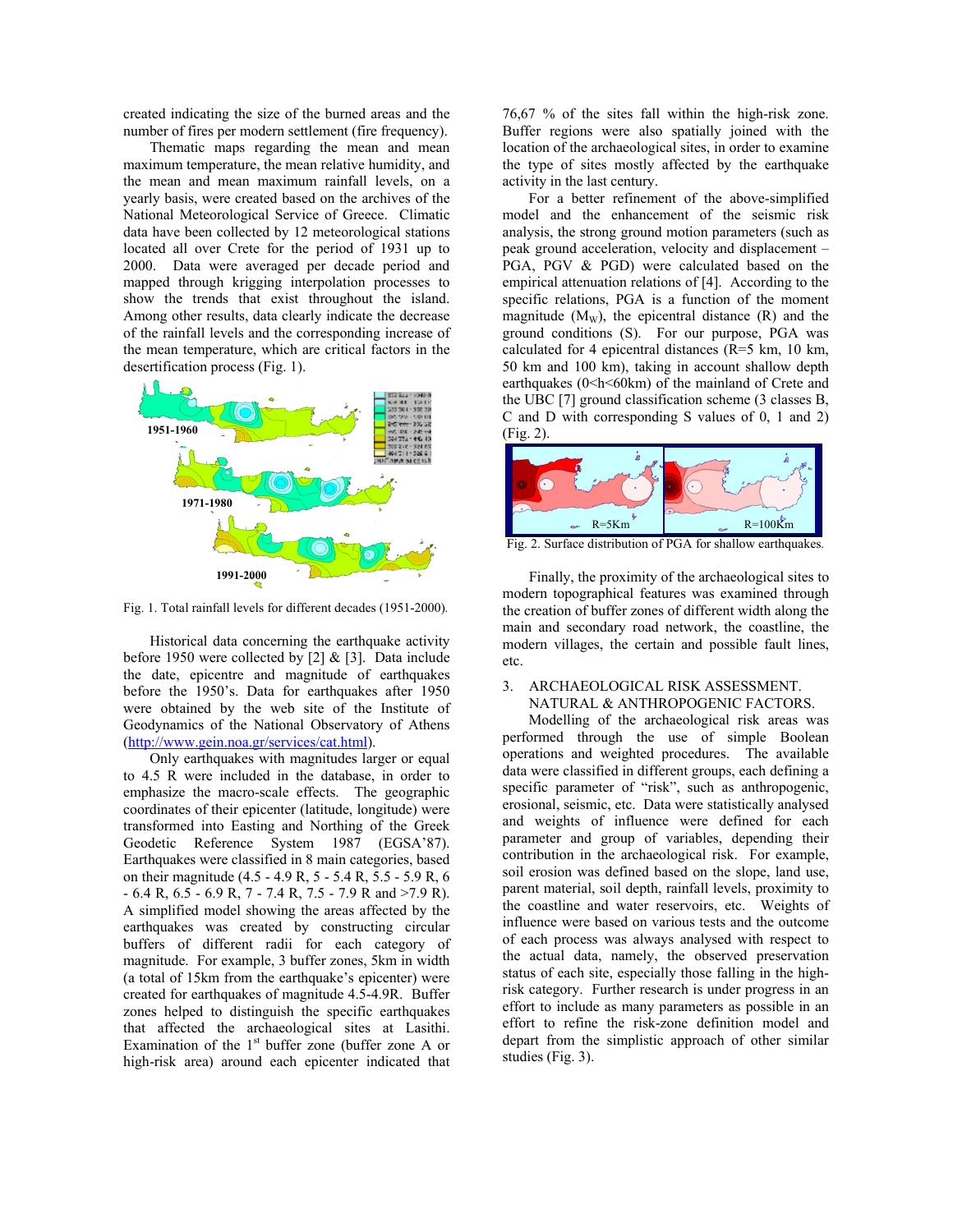

Fig. 3. Design of a sophisticated archaeological riskarea definition model, based on a GIS approach.

## 4. ARCHAEOLOGICAL IMPLICATIONS OF THE ZHOUYUAN SITE, CHINA.

Zhouyuan site is located on the western part of Shaanxi province, China. The site is limited by Qi mountain in the north and the Wei river in the south, while the Qi river is running through the site. Under the threat by the Rong and Di national groups, the Zhou people fled from their hometown Bin to the wider region of Zhouyuan, which remained the political center of the Zhou people, until king Wen moved his capital to Feng in the late period of his reign. During the western Zhou dynasty (11-7B.C), Zhouyuan kept a special political position as the holy capital.

It is in Zhouyuan that the Zhou's political power spread quickly and developed into a main adversary of Shang dynasty during the reign of three generations of kings, namely Gugong, Jili, King Wen and the defeated Shang dynasty. Since the 1950's, several decades of surface surveys and excavations have identified the extent of the site and the distribution of main vestiges of Zhou culture. Zhouyuan site covers roughly 56 sq km, 7.5 km in length and 7.5km in width.

Pre-Zhou cultural remains (relics of houses, pits, and a cemetery attributed to the culture of king Gugong, Jili period) are mainly situated in the western part of site, such as Wangjiazui Village, Hejia Village and Licun village. Liujia Cemetery includes 20 tombs dated to the late period of Shang dynasty. These remains are the most important material, used to study the transformation of the Zhou culture.

In the Zhouyuan site there are a lot of group foundations of superior western dynasty buildings, such as Zhuangbei, Shaochen, Qizhen, Yuntang, Qijia, Fengchu, etc. These building remains include earthtrampled platforms, foundations of pillars, stone aprons, stone roads, cover tiles, bed tiles, and other structural characteristics. These buildings probably belong to the royal or high rank nobles.

The Fengchu foundation of group A consists of an earth-trampled platform, 45.5m in length, 32.5m in width, with a total area coverage of  $1469m^2$ , including a hall, houses, a forward yard, back yards, corridors and guard houses. The two pits, in which the important Zhou oracle-bone inscriptions have been found, are located in the second house of the western section.

Yuntang foundations of buildings were excavated in 1999-2000. Foundations F1, F2, F3, F8, F5, with high earth-trampled platforms and a circle wall, integrate into a group of closed, symmetrical buildings. Among them, the outline of F1 looks like a "V"-shape, 22m in length and 16.5-13.1 in width. A hall, surrounded by some houses, is located on the center of the platform. There are steps at the different sides of the platform (one step at the east, west and north fringes and two steps at the south). F2 and F3 are located SE and SW of F1 correspondingly, having a length of 11.6m and a width of 8.5m. A janitor's room is located in the middle of the southern rim of the forward yard. A "U"-shaped stone road connects the main platform with the gate and janitor's room in the yard. F5 is located west of F1. The group of buildings suggests that it is probably related to an ancient temple.

 Some cemeteries are scattered in Licun, Qijia, Yuntang, Zhuangbei and Huangdui villages. Bronze ritual vessels, weaponry and precious jades have been found in some large size tombs, while only pottery has been found in small size tombs.

In Zhouyuan site, roughly 70 hoards were discovered, including more than 600 bronze vessels, dating from early to late period of western Zhou dynasty. All the hoards can be dated back to the late period of western Zhou. The appearance of the bronze hoards can be related to the escape of bronze-owners during the invasion of Quanrong nation from northwestern and the resulting collapse of western Zhou dynasty.

 These bronze vessels were made exquisitely and they are well preserved. They include a lot of important inscriptions that constitute the main documentary of western Zhou dynasty, such as the inscription of Shiqiang plate, recording the main political affairs of 6 kings of the early western Zhou dynasty and the history of 7 generations of the Weishi family.

## 5. ZHOUYUAN: SATELLITE IMAGERY & GIS IN ARCHAEOLOGICAL RESEARCH

 Landsat TM imagery and aerial photographs were systematically employed for the detection of archaeological relics and photogrammetric mapping of the region. In the Zhouyuan site, all the building foundations and tombs are made of rammed earth, which is very dense and has smaller moisture content than the rest of the soil. Since almost all the crops on the Zhouyuan site have been harvested by middle October, leaving the ground mostly exposed, near and